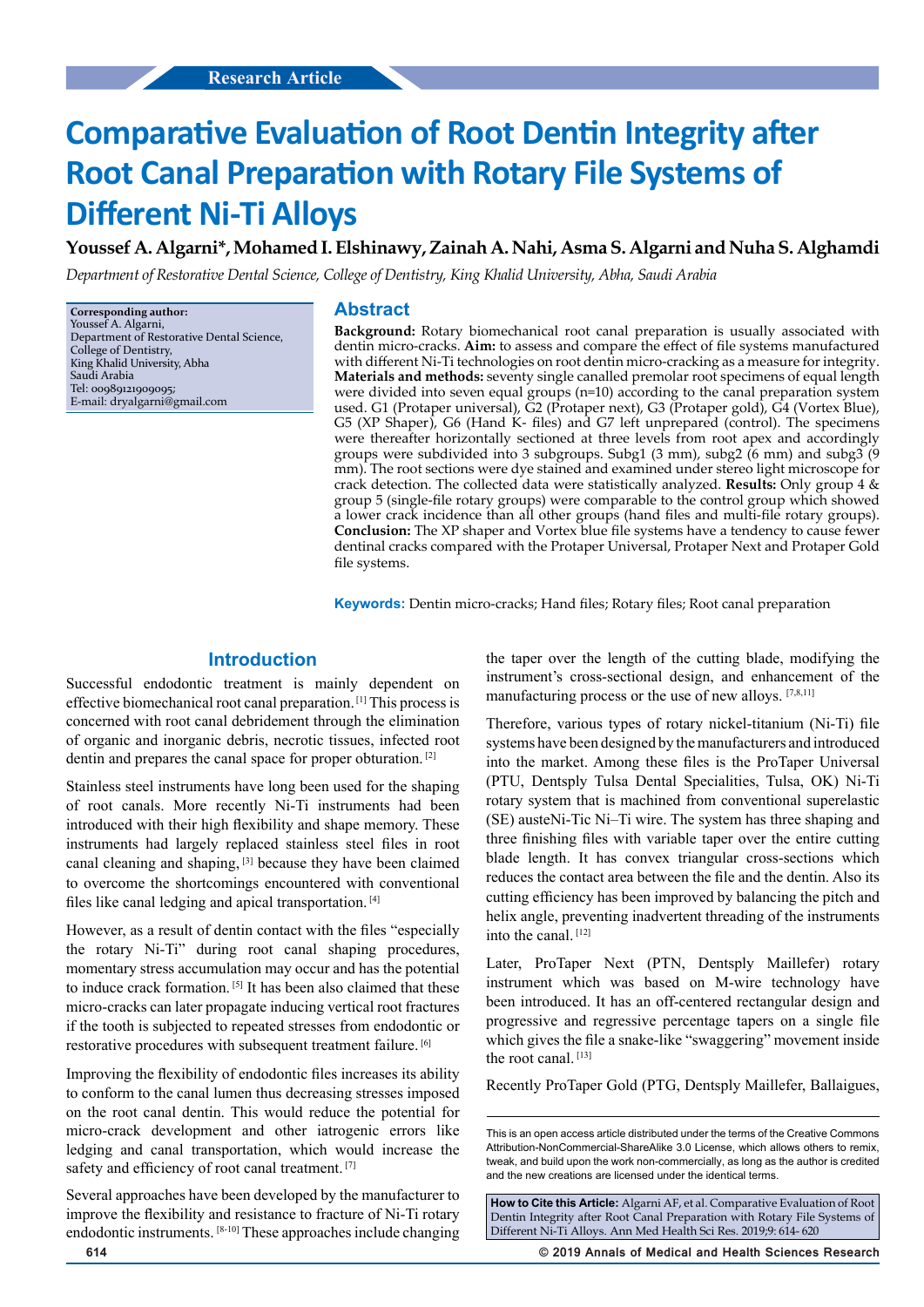Switzerland) instruments were introduced. It is considered as a twin of PTU as it has similar file sequence and design. Its advanced metallurgy with two stage-specific transformation behavior and high austenite finish temperature is responsible for its increased flexibility. [14] The file also has a shorter 11 mL handle for improved accessibility to the teeth. The distinctive gold appearance of the PTG files is the result of a unique heat treatment process applied after manufacture. [15]

The Vortex Blue rotary system (Dentsply Tulsa Dental speciality, USA) utilizes a special Ni-Ti wire processing method to produce a distinctive "blue colour" titanium oxide surface layer. These instruments exhibit greater flexibility with controlled shape memory and improved fatigue resistance.<sup>[16]</sup> They have a cutting blade with triangular cross-section and variable helical angle. This facilitates debris removal through its coronal portion with less number of flutes and increases strength and minimize dentinal cracking at its more fluted apical portion. [17]

The XP-endo Shaper instrument (XPS) (FKG Dentaire, La Chaux-de-Fonds, Switzerland) is another newly launched single file system that is manufactured from MaxWire alloy (MaxWire, Martensite-Austenite Electropolish Flex, FKG Dentaire) and has a 0.30 mm tip diameter and 0.01 mm taper. The MaxWire alloy undergoes phase change with temperature changes and consequently the XPS file changes its shape. At a temperature of 20°C the file stands straight in its martensite phase. When the file is exposed to the body temperature in the root canal, it changes to the austeNi-Tic phase, expands from its original size to at least size #30/0.04 assuming a snake shape. The manufacturer also claims that this single file system adapts easily to canal irregularities, applies minimal stress to dentin walls and can lonely achieve a final minimum canal preparation of 30/0.04.<sup>[18,19]</sup>

Up to the best of our knowledge, there is no studies in the literature comparing the microcrazing effect of canal preparation utilizing ProTaper Universal (PTU, Dentsply Tulsa Dental Specialities, Tulsa, OK), ProTaper Next (PTN, Dentsply Maillefer), ProTaper Gold (PTG, Dentsply Maillefer, Ballaigues, Switzerland), Vortex Blue rotary system (Dentsply Tulsa Dental Speciality, USA) and the newly launched XPendo Shaper instrument (FKG Dentaire, La Chaux-de-Fonds, Switzerland) that are manufactured from different technologies of Ni-Ti alloys. Thus, the aim of the present study was to assess and compare the effect of these file systems on dentinal microcrack formation using digital microscopy.

## **Methods**

#### **Sample selection**

After obtaining approval from Research Ethics Committee, College of Dentistry, King Khalid University (No: SRC/ ETH/2018-19/012), 70 single rooted mandibular premolars that were extracted for orthodontic or periodontal reasons were used in this study.

All the roots were observed with a stereomicroscope (Novex, Arnhem, Holland) with 25x magnification to detect any preexisting external defects or cracks. Also, radiographs were taken in mesiodistal and buccolingual directions for all teeth. Teeth having more than a single root canal and a single apical foramen, previously endo-treated, internal/external resorption, immature or open root apices, root caries, cracks or fractures, and those with root canal curvature more than 10° was excluded from the study. [20] The selected teeth were cleaned mechanically from soft tissue remnants and calculi then stored in saline solution till the time of experiment.

The teeth were decoronated at the level of cemento-enamel junction to standardize root length to 13 mm using an Isomet low-speed saw (Isomet 1000; Buehler, Lake Bluff, IL) under water cooling.

Apical patency of the canals was verified using ISO #10 K-file, while ISO #15 k-file was used to standardize the working length 1 mm short of the apex.

#### **Periodontal ligament simulation**

Aluminum foil was used to cover the root surface of all samples which were then embedded in acrylic resin blocks (Procryla; President Dental, Munich, Germany) until resin setting. The root samples were then taken out from the resin blocks and uncovered from the foil. The blocks were thereafter filled with a light body silicon impression material (Express XT Light Body Quick; 3M ESPE, Neuss, Germany) followed by reseating the teeth back into the acrylic block in order to create a periodontal ligament-mimic layer around the root specimens. [21]

#### **Sample grouping and root canal preparation**

The samples were randomly assigned into seven groups  $(n=10)$ . Five of them were prepared with rotary files, one with hand files and the remaining one was left unprepared as a Control group [Table 1].

In groups 1-5, root canals were prepared according to the manufacturer's instruction for each file system. Instrumentation was done with the aid of an endodontic electric endomotor (Endo-Mate DT, NSK, Nakanishi Inc., Tokyo, Japan). The motor settings for different rotary files are listed in Table 2. In group 6, step back root canal preparation with hand k-files (HF) was carried out till an apical master file size #30 while specimens in group 7 received no canal preparation (control). [22-24]

#### **Sample sectioning and microscopic examination**

The roots of each group (10 specimens) were horizontally

| Table 1: Root canal preparation groups. |                                                                                     |                         |  |  |
|-----------------------------------------|-------------------------------------------------------------------------------------|-------------------------|--|--|
| Group                                   | File system used for canal preparation                                              | Apical preparation size |  |  |
|                                         | Conventional NiTi ProTaper Universal (Dentsply, Maillefer, Ballaigues, Switzerland) | # $F3$                  |  |  |
| 2                                       | M-wire Protaper Next (Dentsply Maillefer, Ballaigues, Switzerland)                  | #X3                     |  |  |
| 3                                       | Controlled memory wire Protaper Gold (Dentply Maillefer, Ballaigues, Switzerland)   | # $F3$                  |  |  |
| 4                                       | Controlled memory wire Vortex Blue (Dentsply Tulsa Dental Speciality, USA)          | #30/06                  |  |  |
| 5                                       | MAX wire XP Shaper (FKG Dentaire SA, Switzerland)                                   | #30/01                  |  |  |
| 6                                       | Hand K-Files (HF) (Dentsply Maillefer, Ballaigues, Switzerland)                     | #30/02                  |  |  |
|                                         | No preparation (Control)                                                            | No preparation          |  |  |

**Annals of Medical and Health Sciences Research | Volume 9 | Issue 3 | May-June 2019 615**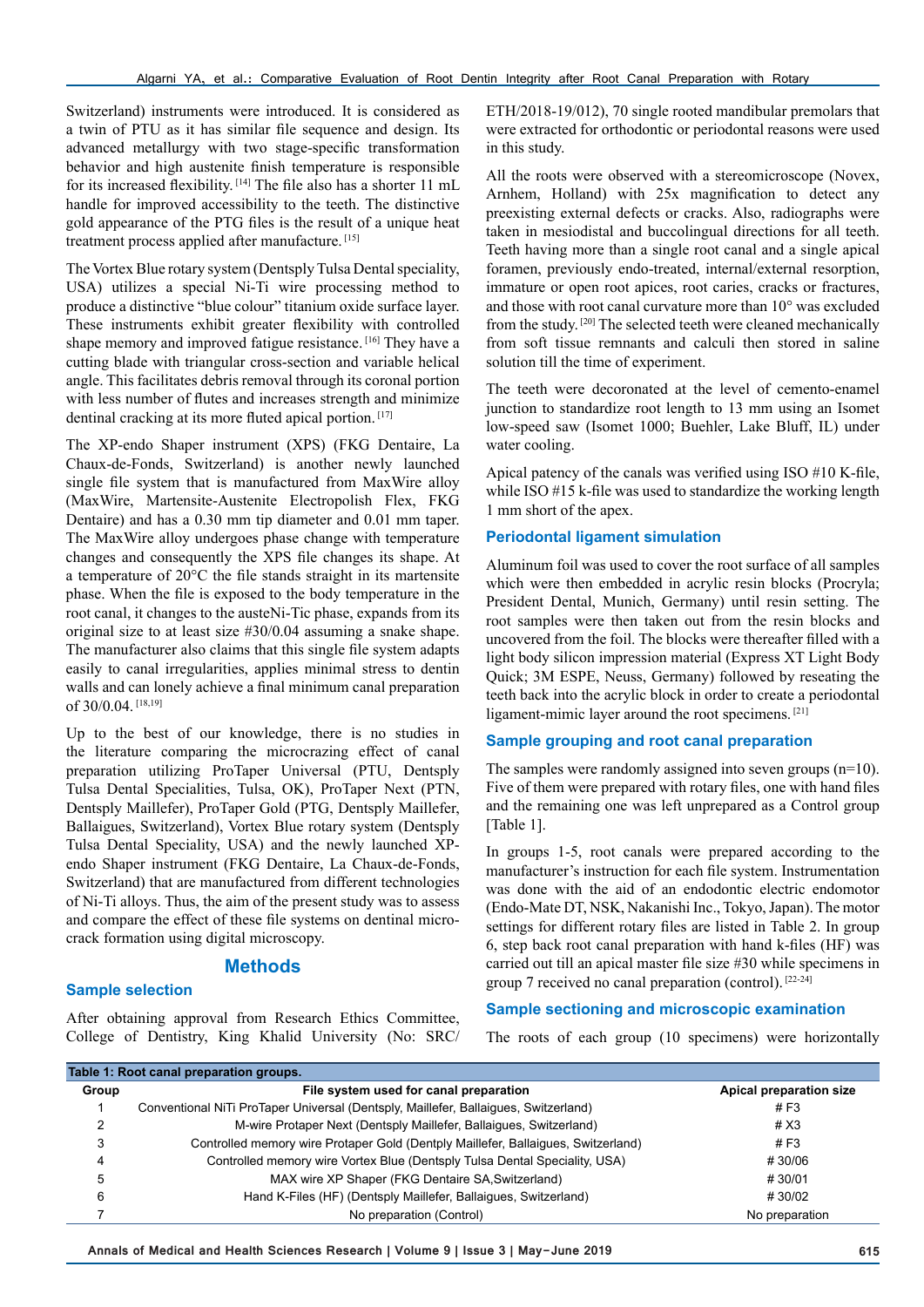sectioned at 3, 6, and 9 mm from the apex with the isomet lowspeed saw under water cooling (3 subgroups), so a total number of 210 specimens were examined. To enhance crack detection, the slices were dye-stained (VOCO Caries Marker, Cuxhaven, Germany) and then examined under a stereomicroscope at 25x magnification for the presence of dentinal cracks. Digital images of each slice were captured using a digital camera attached to the stereomicroscope [Figure 1]. If the specimen showed a craze line extending from the its outer surface inward but not reaching

| Table 2: Motor settings for different rotary file systems. |                                                  |     |                             |  |  |  |
|------------------------------------------------------------|--------------------------------------------------|-----|-----------------------------|--|--|--|
| Group                                                      | <b>RPM</b><br>File size                          |     | <b>Torque</b><br>adjustment |  |  |  |
|                                                            | S1, S2, SX                                       |     | 3 N/cm                      |  |  |  |
| Protaper Universal (PTU)                                   |                                                  | 300 |                             |  |  |  |
|                                                            | F <sub>1</sub> . F <sub>2</sub> . F <sub>3</sub> |     | $2$ N/cm                    |  |  |  |
| Protaper Next (PTN)                                        | X1. X2. X3                                       | 300 | $2$ N/cm                    |  |  |  |
|                                                            | <b>S1. SX</b>                                    |     | 5 N/cm                      |  |  |  |
| Protaper Gold (PTG)                                        | S <sub>2</sub> . F <sub>1</sub>                  | 300 | $1.5$ N/cm                  |  |  |  |
|                                                            | F <sub>2</sub> , F <sub>3</sub>                  |     | 3 N/cm                      |  |  |  |
| Vortex Blue (VB)                                           | #30/04                                           | 500 | 1 N/cm                      |  |  |  |
| XP Shaper (XPS)                                            | #30/01                                           | 800 | 1 N/cm                      |  |  |  |

the canal lumen or a dentinal crack extending from the dentin lining the canal outwards but not reaching the external surface or having a micro-fracture line that involved both sides of the specimen, it was assigned as having a crack. Specimens that were free from the aforementioned defects were considered having no cracks. [25] The data was collected and expressed as the number and percentage of cracked roots in each group and subgroup.

### **Statistical analysis**

The collected data was analyzed using Kruskal-Wallis to stand on the significance of difference among the test groups. On the other hand; Mann-Whitney's test was done for pair wise comparison of different subgroups. All data analyses were performed using Past software (Natural History Museum) version 2.17 to determine the significance of differences detected between groups at  $\alpha$ =0.05.

#### **Results**

The results of Kruskal Wallis test revealed a significant difference among the test groups (p=0.009527). on the other hand, Mann-Whitney's pair wise comparisons between subgroups [Table 3] showed a lower incidence of cracks in groups 4 (VB), 5 (XPS),



**Figure 1:** Representative samples for specimens with and without cracks at different sections. (A&D, 9 mm), (B&E, 6 mm), (C&F, 3 mm) from the root apex at 25x magnification.

| Table 3: Mean SD & Mann-Whitney's pair wise comparisons of crack incidence between groups for each subgroup. |                               |                        |                        |  |  |  |
|--------------------------------------------------------------------------------------------------------------|-------------------------------|------------------------|------------------------|--|--|--|
|                                                                                                              | Mean ± SD for crack incidence |                        |                        |  |  |  |
| Group                                                                                                        | SubG.1<br>3 mm N $(\%)$       | SubG.2<br>6 mm N $(%)$ | SubG.3<br>9 mm N $(%)$ |  |  |  |
| PTU (Group 1)                                                                                                | $1.4 \pm 0.5^{\text{a}}$      | $1.4 \pm 0.5^{\circ}$  | $1.4 \pm 0.5^{\circ}$  |  |  |  |
| PTN (Group 2)                                                                                                | $1.2 \pm 0.4^{a,b}$           | $1.2 \pm 0.4^{a,b}$    | $1.4 \pm 0.5^{\circ}$  |  |  |  |
| PTG (Group 3)                                                                                                | $1.2 \pm 0.4^{a,b}$           | $1.4 \pm 0.5^{\circ}$  | $1.1 \pm 0.3^{a,b}$    |  |  |  |
| VB (Group 4)                                                                                                 | $1 \pm 0^b$                   | $1.2 \pm 0.4^{a,b}$    | $1 \pm 0^{b,c}$        |  |  |  |
| XPS (Group 5)                                                                                                | $1 \pm 0^b$                   | $1.1 \pm 0.3^{a,b}$    | $1 \pm 0^{b,c}$        |  |  |  |
| HF (Group 6)                                                                                                 | $1 \pm 0^b$                   | $1.3 \pm 0.5^{a,b}$    | $1.2 \pm 0.4^{a,b,c}$  |  |  |  |
| Control (Group 7)                                                                                            | $1 \pm 0^b$                   | $1 \pm 0^b$            | $1 \pm 0^{b,c}$        |  |  |  |

One common superscript letter indicates non-significant differences between each pair of values within each subgroup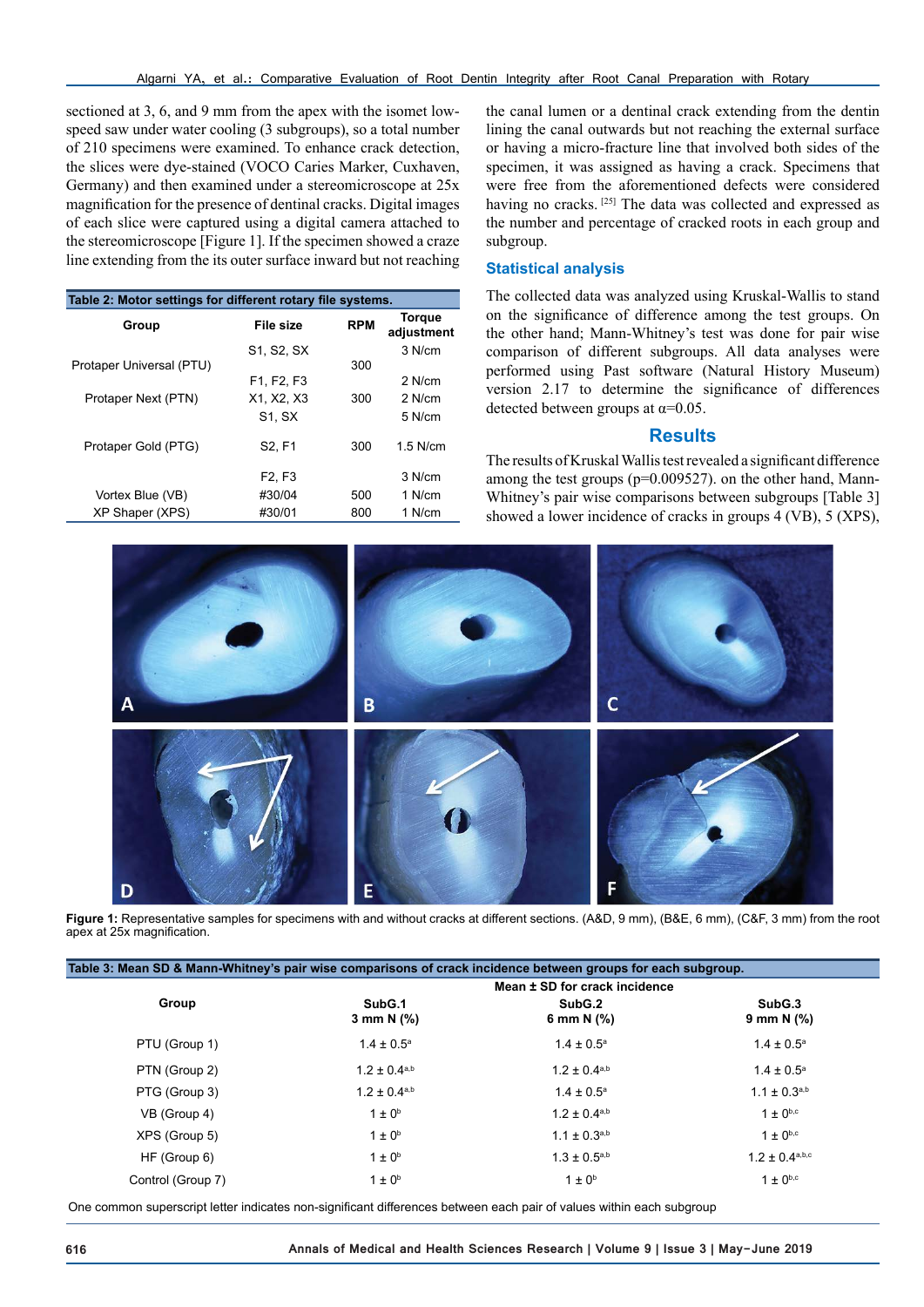| Table 4: Mean, SD & Mann-Whitney's pair wise comparisons of the crack incidence between groups regardless the subgroups. |              |                  |                 |                |                 |                |              |
|--------------------------------------------------------------------------------------------------------------------------|--------------|------------------|-----------------|----------------|-----------------|----------------|--------------|
| Group                                                                                                                    | PTU (G1)     | <b>PTN (G 2)</b> | PTG (G3)        | <b>VB</b> (G4) | <b>XPS (G5)</b> | <b>HF (G6)</b> | Control (G7) |
| Mean ± SD                                                                                                                | $14 + 0.52a$ | $14 + 0.53a,b$   | $1.5 + 0.52a,b$ | $12 + 0.42b$   | $11 + 0.32b$    | $14 + 0.52a,b$ | $1 + 0^b$    |
| One common superscript letter indicates non-significant differences between each pair of values                          |              |                  |                 |                |                 |                |              |

6 (HF) & 7 (Control) than group 1 (PTU) at the level of 3 mm sections (subgroup 1).

At the level of 6 mm section (subgroup 2), a significantly higher crack incidence was recorded only for group 1 (PTU) & group 3 (PTG) as compared to the control group (G.7). However, at the level of 9 mm sections (subgroup 3), groups 1 (PTU), group 2 (PTN) & group 6 (HF) showed a higher crack incidence than that recorded for groups 4 (VB), 5 (XPS) &7 (Control).

Mann-Whitney's pair wise comparisons between the incidence of cracked specimens of each group regardless the section levels (subgroups) demonstrated that, only group  $4 \&$  group  $5$  (singlefile rotary groups) were comparable to the control group which showed a lower crack incidence than all other groups (hand files and multi-file rotary groups) [Table 4].

#### **Discussion**

The primary aim of chemo-mechanical root canal preparation includes the preservation of original course of the canal and cleaning of the entire root canal system. One common complication associated with mechanical canal preparation is root dentin cracking that might proceed to vertical root fracture and tooth loss. [26]

Some previous studies emphasized the role of metallurgical characteristic of various Ni–Ti file systems and recognized it as one of the determinant factors in its dentin damaging potential during canal preparation. [14] Therefore, The aim of this study was to assess and compare the effect of canal preparation with ProTaper Universal (PTU, conventional superelastic Ni–Ti alloy), ProTaper Next (PTN, M-wire technology), ProTaper Gold (PTG, two-stage-specific transformation behavio), Vortex Blue rotary system (Ni-Ti wire processing with a distinctive "blue colour" titanium oxide surface layer) and the newly launched XP-endo Shaper instrument made of a proprietary alloy (MaxWire, Martensite-Austenite Electropolish Flex) that are manufactured from different forms of Ni-Ti alloy on dentinal microcrack formation using digital microscopy. The rotary files used in the current study represents different attempt to improve the flexibility and resistance to fracture of Ni-Ti rotary endodontic instruments. [8,10,16,18]

The sectioning method used in the current study has been claimed to permit direct vision of dentinal cracks in root dentin slices and has been previously used for similar purposes. [27-30] All the teeth in the present study were examined and selected only if free of defects or external cracks or craze lines, the root specimens were also embedded in silicon impression material to simulate stress distribution to the periodontal ligament.<sup>[31]</sup>

Stereomicroscopic examination of the unprepared samples (control group) revealed no crazing or cracking indicating that the sectioning method used in the study had no impact on the induced cracks in the test specimens. [25,32] also dye-staining of the specimens enhanced discovering cracks in craze lines in the examined specimens as reported in some previous studies. [29,33]

The results of the present study demonstrated that, only group 4 (VB) and group 5 (XPS) (single-file rotary groups) were comparable to the control group (G7) which showed a lower crack incidence than all other groups (hand files and multi-file rotary groups).

These results agree with the previous finding that full-sequence Ni-Ti rotary systems involving sequential use of instruments in root canal preparation like PTU, PTN & PTG were associated with high number of dentin defects as it involves the use of prolonged mechanical procedures and hence more contact time and more stress concentration on dentinal wall of the canal with subsequent formation of micro-crack.<sup>[31]</sup> Other supporting studies showed that single-file rotary systems produced fewer numbers of cracks than multi-file systems. [34-36]

The better results for both XPS and VB single-rotary files might be also attributed to their better metallurgical properties where XP-endo Shaper instrument (XPS) consists of a rotary snakeshaped instrument made of a special Ni-Ti alloy (MaxWire, Martensite-Austenite Electropolish Flex, FKG Dentaire). The properties of this new alloy permit the file to change its shape in accordance with temperature changes due to phase changes. In the cooled state the alloy is in its martensitic phase and the file is straight with a tip size #30 but with only 0.01 iNi-Tial taper. When exposed to body temperature during its use, the alloy changes to its austeNi-Tic phase and the file assumes a snake shape that can prepare the canal to size #30/0.04 when used alone. This file was also claimed by the manufacturer to apply minimal stress to the dentin walls and adapts easily to root canal anatomy. [18]

Also, The Vortex Blue rotary system (VB) is made up of a new Ni-Ti wire processed by a special complex heating and cooling procedures to produce a distinctive "blue colour" titanium oxide surface layer. These files exhibited controlled shape memory with greater flexibility and improved fatigue resistance. [16] They have a cutting blade with triangular cross-section and variable helical angle. This design allows more efficient debris removal in the coronal portion of the file because of less number of flutes (lower helical angle) and at the same time guarantees good strength properties, efficient canal preparation with less chance of dentinal cracking at the apical portion of the file with more flutes (higher helical angle). [17]

The results also showed a significantly lower incidence of cracks in groups 4 (VB), 5 (XPS), 6 (HF)  $& 7$  (Control) than group 1 (PTU) at the level of 3 mm sections (subgroup 1). In addition, at the level of 6 mm section (subgroup 2), a significantly higher crack incidence was recorded only for group 1 (PTU) & group 3 (PTG) as compared to the control group (G.7). Moreover, at the level of 9 mm sections (subgroup 3), groups 1 (PTU), group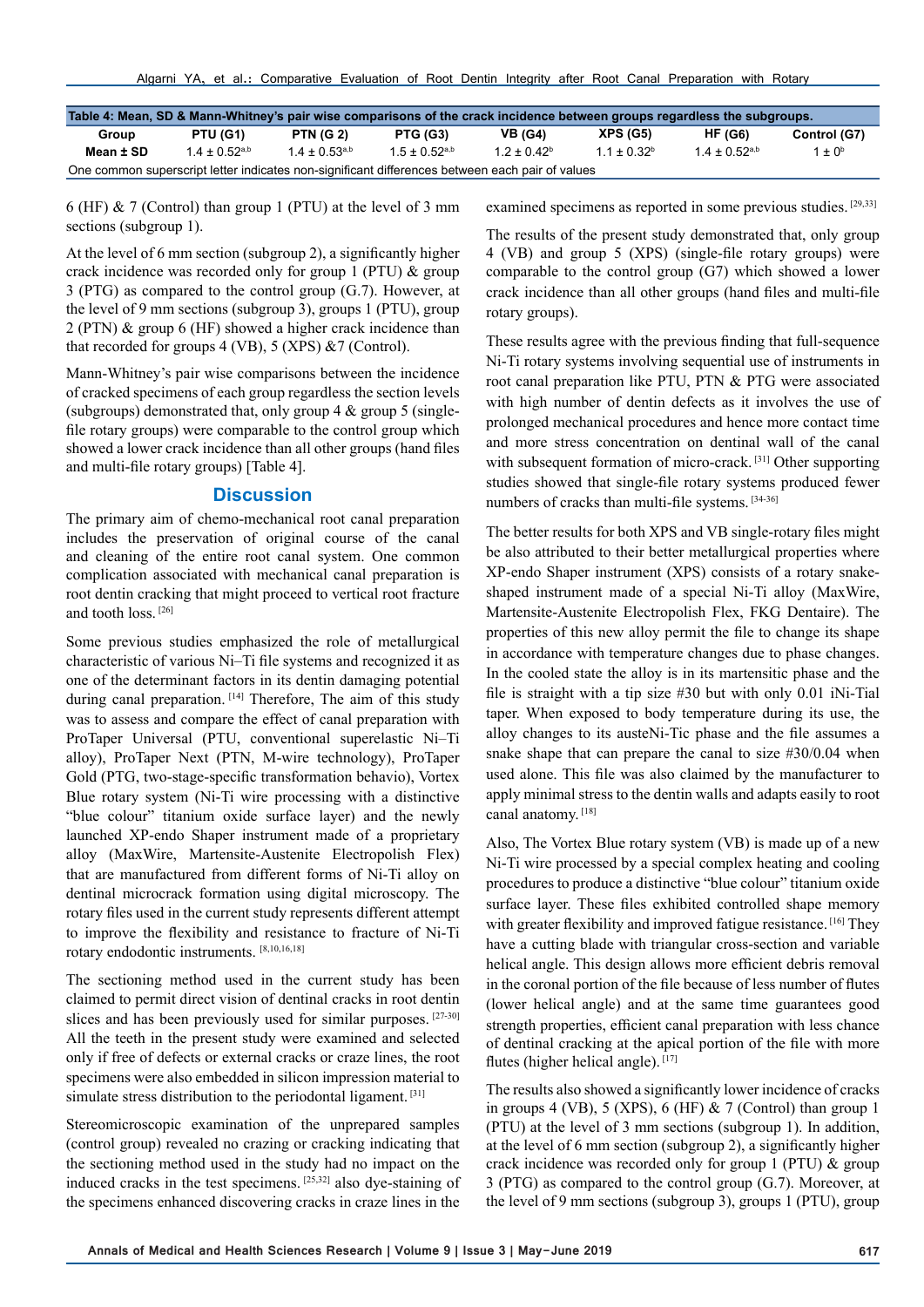2 (PTN) & group 6 (HF) showed a higher crack incidence than that recorded for groups  $4 (VB)$ ,  $5 (XPS) \& 7 (Control)$ .

The higher incidence of cracks in PTU observed at all section levels might be due to its relative stiffness as compared to all other rotary Ni-Ti systems used in this study which led to more stress generation and concentration of stress especially in the apical root area with subsequent more crack iNi-Tiation. [37]

Although PTG has super elasticity as compared to PTU, both have showed insignificant difference in the number of induced cracks. [28] This might be referred to the fact that they have the same file design and working sequence also a higher torque is needed for PTG according to the manufacturer which might induce higher stresses and hence lessens the effect of its super elasticity. This explanation is supported by the conclusion of a previous study that, cracking was higher in groups that were prepared using high-torque rotary systems than those prepared with low-torque systems. [38]

The significantly lower incidence of cracks produced by XPS and VB systems than PTU and PTN in the coronal (9 mm) sections might be due to some collective reasons. Among these reasons is the high taper of the instrument where both PTU and PTN have a variable taper (F1, F2, F3 0.07, 0.08, and 0.09, respectively) which is greater than ProTaper Next (X1, X2, and X3; 0.04, 0.06, and 0.07, respectively) which could explain the incidence of cracks observed in this study and previously reported in some studies. [34,39,40]

Also, PTN though manufactured from Ni-Ti alloy with M-Wire technology, it showed high incidence of cracks because it has variable tapers and an off-centered rectangular cross-section which generates a mechanical wave of motion similar to the oscillation noted along a sinusoidal wave. This in turn results in a bigger envelope of cutting motion than a similar sized file with a symmetrical mass and axis of rotation. [41-43]

Moreover, the triangular or modified triangular cross section design of ProTaper decreases the cutting efficiency and provides less space for dentine chips, thus generating stresses on root canal walls. [44]

Other contributing factors for better results obtained with XPS and VB might include the higher speed used with both of them compared to that used with other rotary system. This higher speed had been claimed by some investigators to increase the cutting efficiency [45] and hence decrease the potential for dentinal cracking. [5] Also the torque settings used with PTU, PTN and PTG are higher than that used with both XPS and VB systems which might be responsible for higher crack incidence with these systems as compared to XPS and VB systems. [38] These factors on the other hand might be considered also as limitations of the current study together with difficulty in standardizing the downward cutting movement of different file systems and operator blindness.

## **Conclusion**

Within the limitations of this *in vitro* study, the instrumentation of root canals with all the tested file systems can cause crack formation in root canal dentin. The XP shaper and Vortex blue file systems have a tendency to cause fewer dentinal cracks compared with the ProTaper Universal, Protaper Next and Protaper Gold file systems.

## **Conflict of Interest**

The authors disclose that they have no conflicts of interest.

## **References**

- 1. Peters OA. Current challenges and concepts in the preparation of root canal systems: a review. J Endod 2004; 30:559-567.
- 2. Schilder H. Cleaning and shaping the root canal. Dent Clin North Am. 1974; 18:269-296.
- 3. Thompson S. An overview of nickel–titanium alloys used in dentistry. Int Endod J. 2000;33:297-310.
- 4. Singh S, Nigam N. Comparative evaluation of surface characteristics of dentinal walls with and without using plastic finishing file. J Conserv Dent. 2010;13:89.
- 5. Capar ID, Arslan H, Akcay M, Uysal B. Effects of ProTaper Universal, ProTaper Next, and HyFlex instruments on crack formation in dentin. J Endod. 2014;40:1482-1484.
- 6. Bier CA, Shemesh H, Tanomaru-Filho M, Wesselink PR, Wu MK. The ability of different nickel titanium rotary instruments to induce dentinal damage during canal preparation. J Endod 2009;35:236-238.
- 7. Uygun AD, Kol E, Topcu MK, Seckin F, Ersoy I, Tanriver M, et al. Variations in cyclic fatigue resistance among ProTaper Gold, ProTaper Next and ProTaper Universal instruments at different levels. Int Endod J. 2016; 49:494-499.
- 8. Park SY, Cheung GS, Yum J, Hur B, Park JK, Kim HC. Dynamic torsional resistance of nickel-titanium rotary instruments. J Endod 2010;36:1200-1204.
- 9. Lopes HP, Gambarra-Soares T, Elias CN, Siqueira JF Jr., Inojosa IF, Lopes WS, et al. Comparison of the mechanical properties of rotary instruments made of conventional nickeltitanium wire, M-wire, or nickel-titanium alloy in R-phase. J Endod 2013;39:516-520.
- 10. Elnaghy AM, Elsaka SE. Evaluation of root canal transportation, centering ratio, and remaining dentin thickness associated with ProTaper next instruments with and without glide path. J Endod 2014;40:2053-2056.
- 11. Shen Y, Zhou HM, Zheng YF, Campbell L, Peng B, Haapasalo M. Metallurgical characterization of controlled memory wire nickel-titanium rotary instruments. J Endod 2011;37:1566-1571.
- 12. Elnaghy AM, Elsaka SE. Shaping ability of Protaper Gold and Protaper Universal files by using cone-beam computed tomography. Indian J Dent Res 2016;27:37-41.
- 13. Blum JY, Machtou P, Ruddle C, Micallef JP. Analysis of mechanical preparations in extracted teeth using ProTaper rotary instruments: Value of the safety quotient. J Endod 2003;29:567-575.
- 14. Nishad SV, Shivamurthy GB. Comparative Analysis of Apical Root Crack Propagation after Root Canal Preparation at Different Instrumentation Lengths Using ProTaper Universal, ProTaper Next and ProTaper Gold Rotary Files: An *in vitro* study. Contemp Clin Dent. 2018;9:34-38.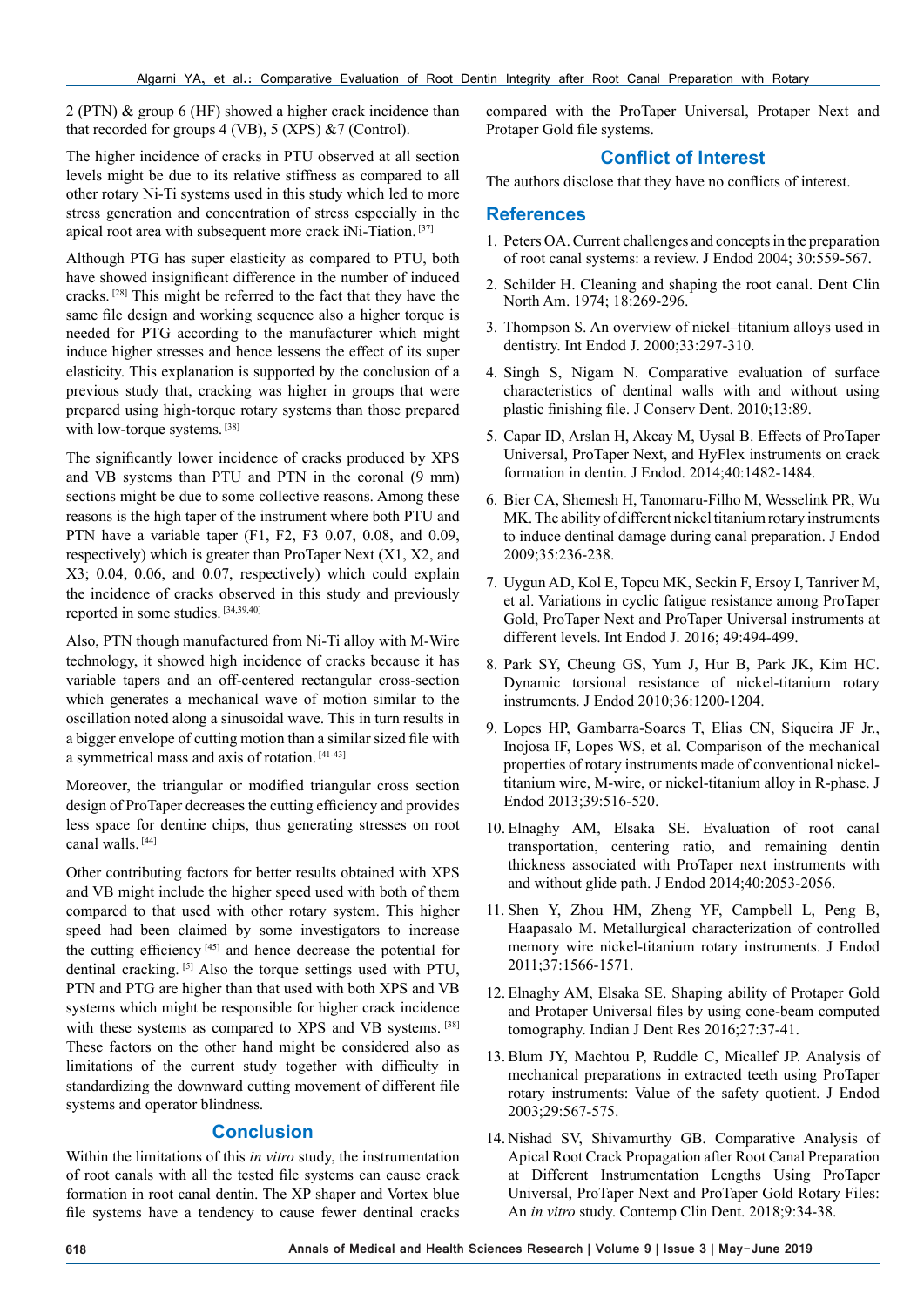- 15. Webber J. Shaping canals with confidence: WaveOne GOLD single-file reciprocating system. Roots 2015;1:34-40.
- 16. Plotino G, Grande NM, Cotti E, Testarelli L, Gambarini G. Blue treatment enhances cyclic fatigue resistance of vortex nickel-titanium rotary files. J Endod. 2014;40:1451-1453.
- 17. Bayram HM, Bayram E, Ocak M, Uzuner MB, Geneci F, Celik HH. Micro-computed tomographic evaluation of dentinal microcrack formation after using new heat-treated nickeltitanium systems. J Endod. 2017;43:1736-1739.
- 18. Silva EJNL, Vieira VTL, Belladonna FG, Zuolo AS, Antunes HDS, Cavalcante DM, et al. Cyclic and Torsional Fatigue Resistance of XP-endo Shaper and TRUShape Instruments. J Endod 2018;44:168-172.
- 19. Uslu G, Ozyurek T, Yilmaz K, Gundogar M, Plotino G. Apically extruded debris during root canal instrumentation with Reciproc blue, HyFlex EDM, and XP-endo shaper nickel-titanium files. J Endod 2018;44:856-859.
- 20. Schneider SW. A comparison of canal preparations in straight and curved root canals. Oral Surg Oral Med, Oral Path 1971;32:271-275.
- 21. Yilmaz K, Ozyurek T. Apically extruded debris after retreatment procedure with Reciproc, ProTaper next, and twisted file adaptive instruments. J Endod 2017;43:648-651.
- 22. Harandi A, Mirzaeerad S, Mehrabani M, Mahmoudi E, Bijani A. Incidence of Dentinal Crack after Root Canal Preparation by ProTaper Universal, Neolix and SafeSider Systems. IEJ 2017;12:432-438.
- 23. Mandava J, Yelisela RK, Arikatla SK, Ravi RC. Microcomputed tomographic evaluation of dentinal defects after root canal preparation with hyflex edm and vortex blue rotary systems. J Clin Exp Dent. 2018;10: 844-851.
- 24. Ugur Aydin Z Keskin NB, Özyürek T. Effect of Reciproc blue, XP-endo shaper, and WaveOne gold instruments on dentinal microcrack formation: A micro-computed tomographic evaluation. Microsc Res Tech. 2019;82:856- 860.
- 25. Shemesh H, Bier CA, Wu MK, Tanomaru-Filho M, Wesselink PR. The effects of canal preparation and filling on the incidence of dentinal defects. Int Endod J. 2009;42:208- 213.
- 26. Tamse A, Fuss Z, Lustig J, Kaplavi J. An evaluation of endodontically treated vertically fractured teeth. J Endod. 1999;25:506-508.
- 27. Yoldas O, Yilmaz S, Atakan G, Kuden C, Kasan Z. Dentinal microcrack formation during root canal preparations by different Ni-Ti rotary instruments and self-adjusting file. J Endod 2012;38:232-235.
- 28. Topçuoglu HS, Demirbuga S, Tuncay Ö, Pala K, Arslan H, Karatas E. The effects of Mtwo, R-Endo, and D-RaCe retreatment instruments on the incidence of dentinal defects during the removal of root canal filling material. J Endod 2014;40:266-270.
- 29. Hin ES, Wu MK, Wesselink PR, Shemesh H. Effects of self-

adjusting file, Mtwo and ProTaper on the root canal wall. J Endod 2013;39:262-264.

- 30. Capar ID, Saygili G, Ergun H, Gok T, Arslan H, Ertas H. Effects of root canal preparation, various filling techniques and retreatment after filling on vertical root fracture and crack formation. Dent Traumatol 2015; 31:302-307.
- 31. Ashwinkumar V, Krithiadatta J, Surendran S, Velmurugan N. Effect of reciprocating file motion on microcrack formation in root canals: an SEM study. Int Endod J 2014; 47:622-627.
- 32. Li SH, Lu Y, Song D, Zhou X, Zheng QH, Gao Y, et al. Occurrence of dentinal microcracks in severely curved root canals with ProTaper Universal, WaveOne, and ProTaper Next file systems. J Endod 2015;41:1875-1879.
- 33. Arslan H, Karatas E, Capar ID, Ozsu D, Doganay E. Effect of ProTaper Universal, Endoflare, Revo-S, HyFlex coronal flaring instruments, and Gates Glidden drills on crack formation. J Endod 2014;40:1681-1683.
- 34. Liu R, Hou BX, Wesselink PR, Wu M-K, Shemesh H. The incidence of root microcracks caused by 3 different single-file systems versus the ProTaper system. J Endod. 2013;39:1054-1056.
- 35.Jain A, Bhadoria K, Choudhary B, Patidar N. Comparison of dentinal defects induced by hand files, multiple, and single rotary files: a stereomicroscopic study. World J Dent 2017;8:45-48.
- 36. Saeidi A, Hamidi MR, Harandi A, Habibolahpour M, Gholinia H. Effect of different torques on dentinal crack formation following canal preparation using neoNi-Ti rotary system. Caspian J Dent Res 2018;7:8-13.
- 37. Cohen S, Berman LH, Blanco L, Bakland L, Kim JS. A demographic analysis of vertical root fractures. J Endod 2006;32:1160-1163.
- 38. Dane A, Capar ID, Arslan H, Akçay M, Uysal B. Effect of different torque settings on crack formation in root dentin. J Endod 2016;42:304-306.
- 39. Barreto MS, Moraes Rdo A, Rosa RA, Moreira CH, Só MV, Bier CA. Vertical root fractures and dentin defects: Effects of root canal preparation, filling, and mechanical cycling. J Endod 2012;38:1135-1139.
- 40. Liu R, Kaiwar A, Shemesh H, Wesselink PR, Hou B, Wu MK. Incidence of apical root cracks and apical dentinal detachments after canal preparation with hand and rotary files at different instrumentation lengths. J Endod 2013;39:129- 132.
- 41. Abou El-Nasr HM, Abd El-Kader KG. Dentinal damage and fracture resistance of oval roots prepared with single-file systems using different kinematics. J Endod. 2014;40:849- 851.
- 42. Ashraf F, Shankarappa P, Misra A, Sawhney A, Sridevi N, Singh A. A stereomicroscopic evaluation of dentinal cracks at different instrumentation lengths by using different rotary files (ProTaper Universal, ProTaper Next, and HyFlex CM): An *ex vivo* study. Scientifica (Cairo) 2016;2016:8379865.